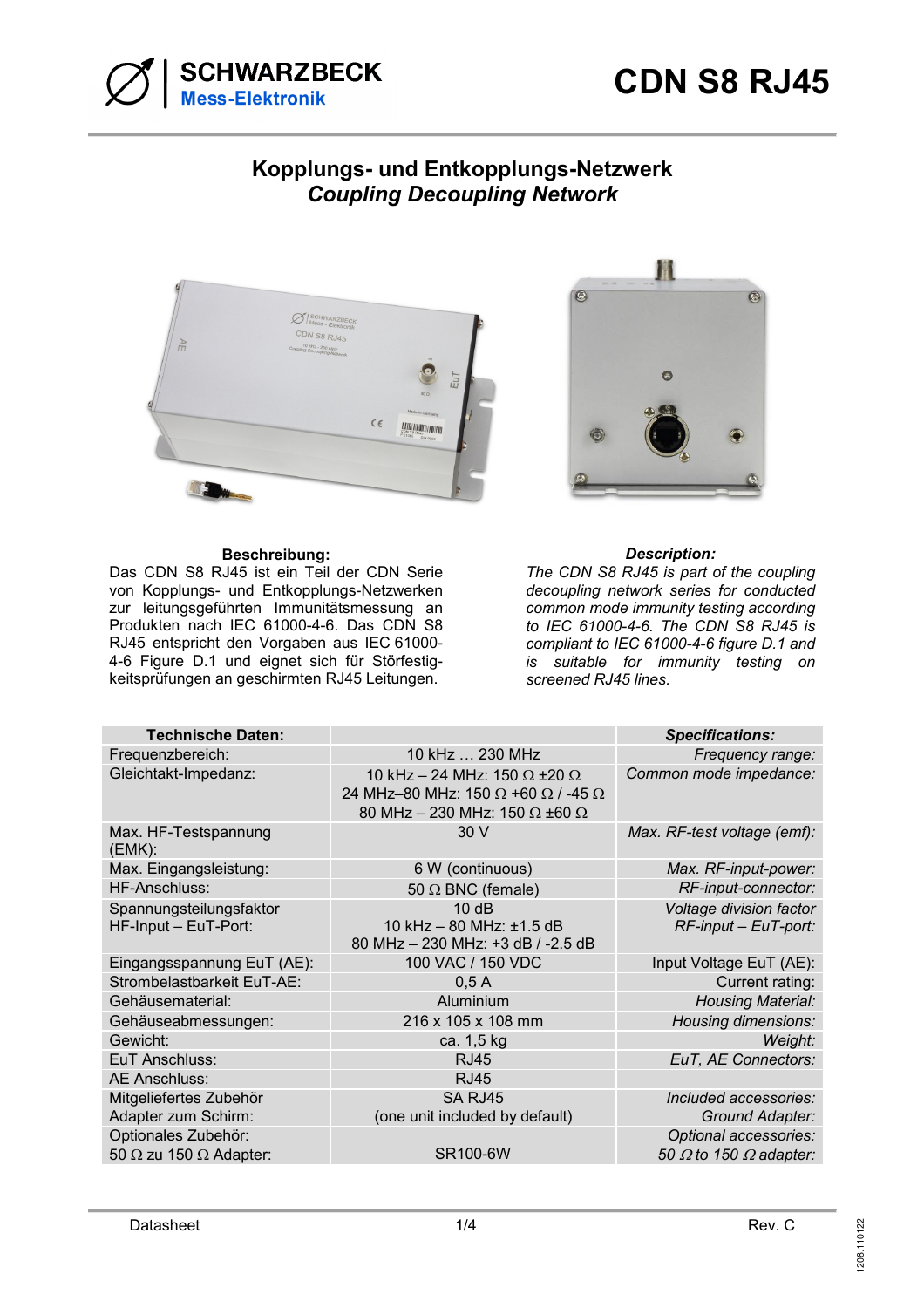

Das CDN S8 RJ45 ist vorgesehen für Messungen an Geräten mit einer geschirmten RJ45 Schnittstelle, wie beispielsweise Ethernet Netzwerken. Der Frequenzbereich umfasst 10 kHz bis 230 MHz. Im Bild 3 wird das Prinzipschaltbild gezeigt.

Alle CDNs erfüllen die Anforderungen der Normen IEC 61000-4-6, IEC 61326 und NAMUR NE 21 und werden mit individuellen Prüfprotokollen für die Gleichtaktimpedanz und das Spannungsteilungsmaß ausgeliefert.

Zur Überprüfung oder Kalibrierung des Messaufbaus sind diverse optional erhältliche Zubehörteile verfügbar. Wird der mitgelieferte Common - Mode Adapter SA RJ45 in Verbindung mit dem 50  $\Omega$  zu 150  $\Omega$  Adapter SR100-6W verwendet, ergibt sich automatisch der richtige Prüfabstand von 30 mm gemäß normativem Messaufbau. (siehe Abb. 9 in der IEC 61000-4- 6)

Die Erdung zum Messaufbau erfolgt über die leitende Grundplatte des CDN. Zusätzlich ist auf der AE-Seite ein M4 Schraubanschluss und alternativ eine 4 mm Buchse zur Erdung vorgesehen. Zur Befestigung des CDN's sind vier 6 mm Nuten auf der nicht lackierten Grundplatte vorhanden.

*The CDN S8 RJ45 is intended for measurements on devices with a shielded RJ45 interface, such as Ethernet networks in the frequency range from 10 kHz to 230 MHz. The circuitry is shown in Fig. 4.* 

*All CDNs comply with the requirements of IEC 61000-4-6, IEC 61326 and NAMUR NE21. Each CDN comes with individually measured data and a calibration certificate for the common mode impedance and the voltage division factor. Further typical data for the phase (not normative) can be found in fig. 2 A variety of calibration adapters and other accessories are available as option. With the two included adapters SA RJ45 in conjunction with the optional series resistor SR100-6W, the required spacing of 30 mm is obtained as depicted in Fig. 9 of IEC 61000-4-6.* 

*The connection to ground can be accomplished using the ground plane of the CDN. Additionally there is a M4 thread located at the AE side to ground as well as a 4 mm socket to connect the device to ground.*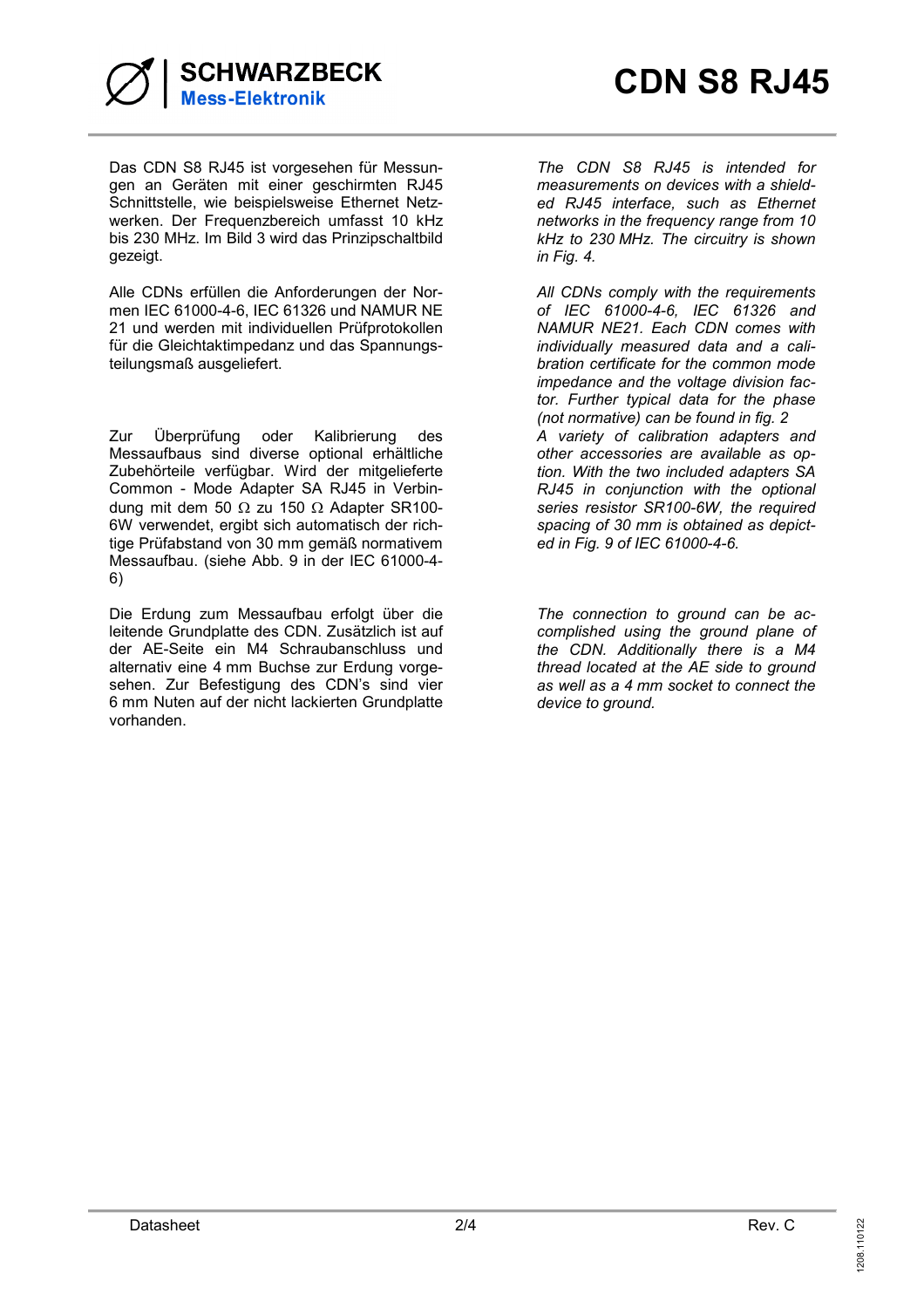



**Bild 1: typ. EuT Gleichtakt-Impedanz**  *Fig. 1: typ. EuT common mode impedance* 

![](_page_2_Figure_4.jpeg)

![](_page_2_Figure_5.jpeg)